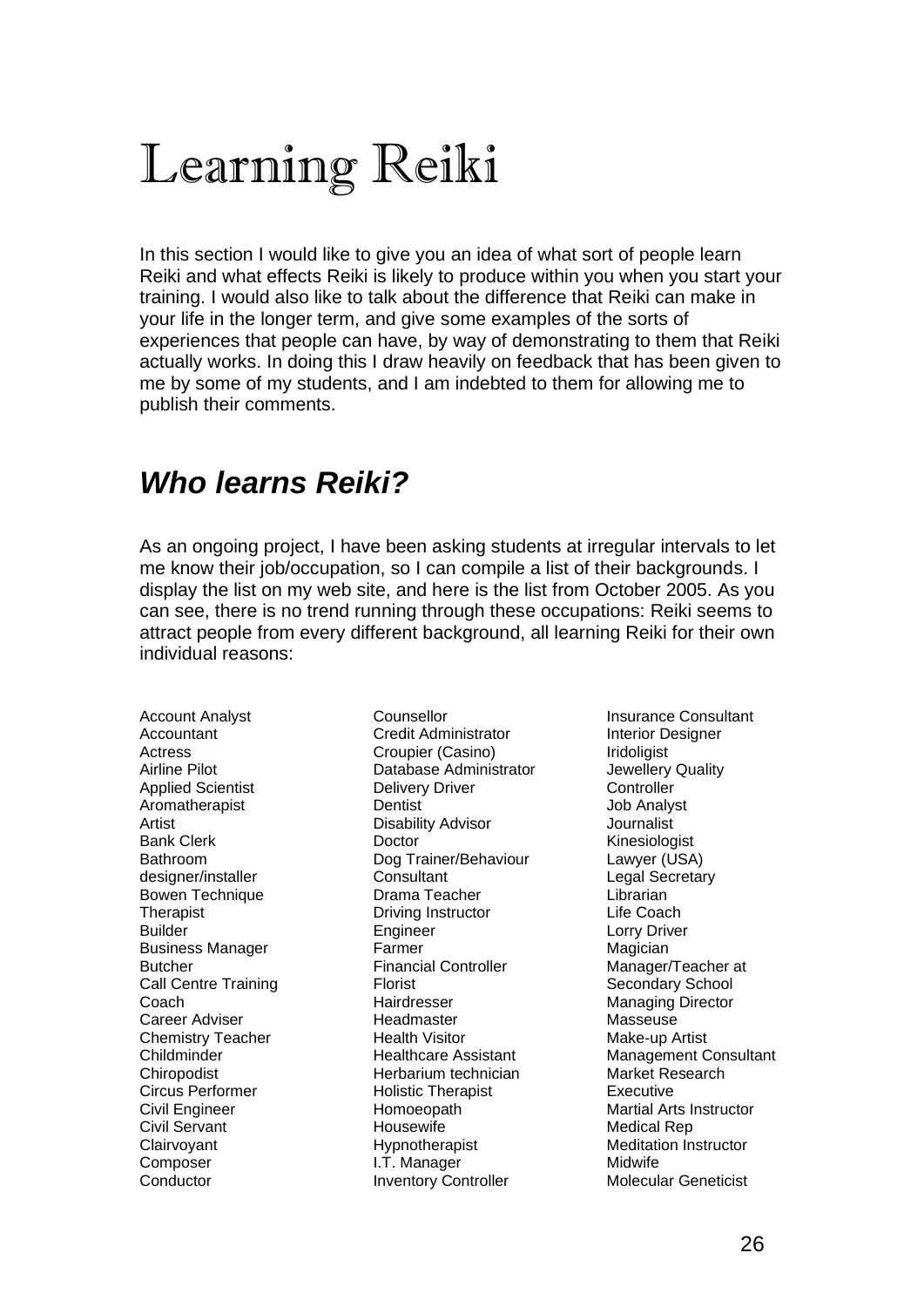Musician Network Engineer Nurse Nursing Manager **Nutritionist** NVQ Assessor Occupational Therapist Personal Assistant Phlebotomist Physiotherapist Police Officer Porter **Potter** Priest Primary School Teacher Principal Business Analyst

Production Manager Program Manager Professor Psychologist Publican Receptionist Reflexologist Retired Teacher Retired Lecturer Revenue Controller Salesman Secondary School Teacher Shop Owner Social Worker Software Tester

Speech and Language **Therapist** Spiritual Healer **Student** Systems Analyst Telephone Market Researcher **Translator** Travel Consultant Tree Surgeon University Lecturer Veterinary Surgeon Ward Manager Web Site Producer Writer

### *Short term effects of Reiki*

For people undergoing a course of Reiki treatments, there is something that they experience that I like to call 'the Reiki effect': a set of effects that the energy tends to produce in most people, whether they came along with a pain in their big toe, or depression. The 'Reiki effect' is as follows, making people feel:

- 1. More laid back, calm and serene
- 2. Better able to cope
- 3. More positive
- 4. Less affected by stressful people and stressful situations

These effects are perhaps the first ones that you will notice once you have been attuned to Reiki, though they are not necessarily earth shattering in their intensity and will not usually arrive by way of a big overnight transformation. This sometimes happens, but a definite and noticeable difference in the way you feel about things is more likely to be noticed in hindsight.

You are connected permanently to a source of beautiful healing energy that works on you, in the background, all the time. This is very comforting. When you practice energy exercises, carry out self-treatments or treat someone else you intensify the beneficial effect that the energy has on you. You won't end up walking around with a big inane grin on your face all the time, but you should feel a definite difference that will be with you always, a background feeling that 'everything is going to be alright'.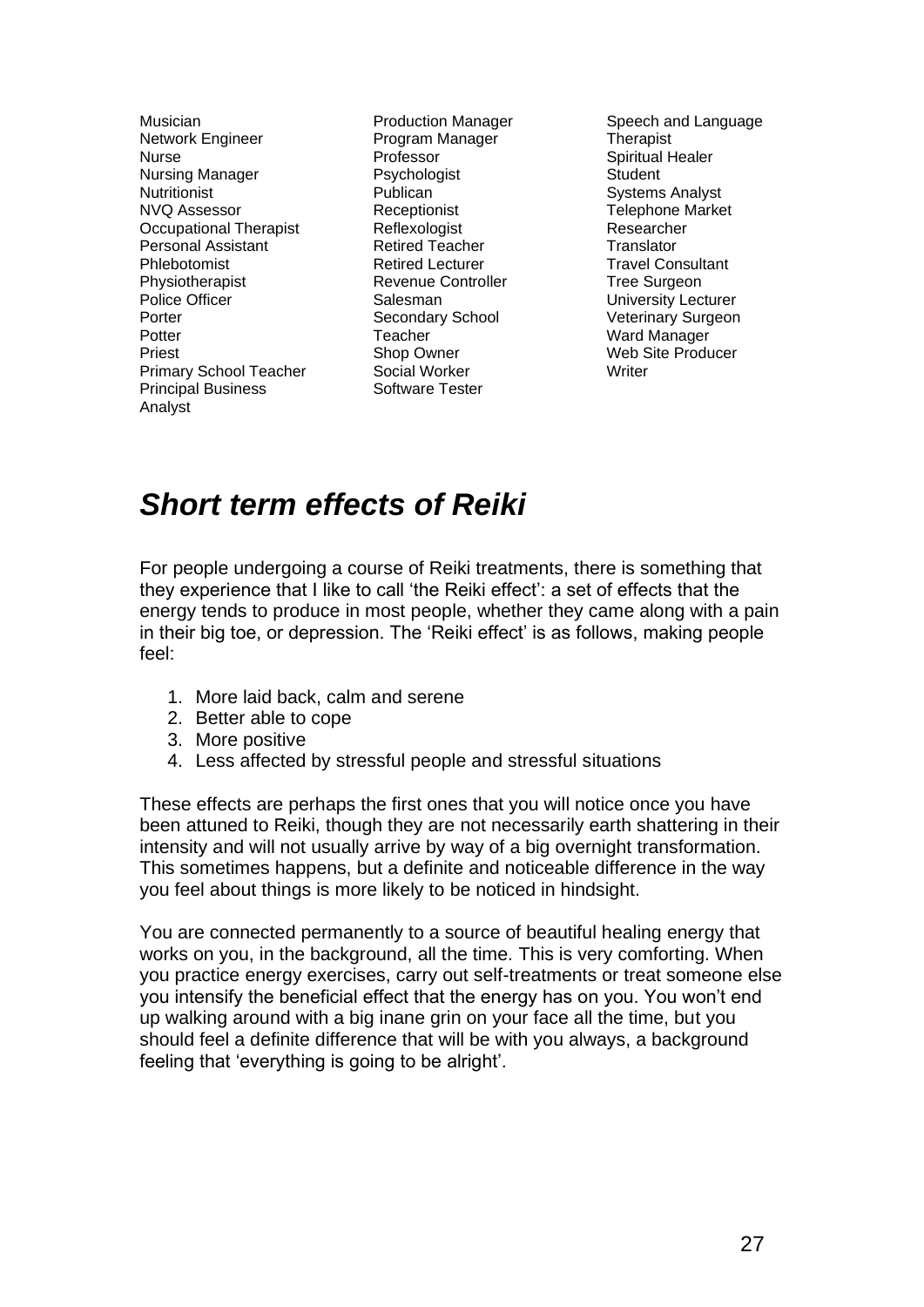### **'Clearing Out'**

It is traditional within Reiki to think in terms of a 21-day period of clearing out or cleansing, as the energy starts to work on you as its first priority. Common reactions are to have a 'Reiki cold' or other respiratory infection, an occasional surprising migraine, or to feel quite tired and sleepy for some days during the 2-3 week period after attunement. Emotional ups and downs are quite common, and you may find that you are seeing things in 'Technicolor' for a while, with colours taking on an amazing intensity. For some, Reiki leads to a period of dissatisfaction, leading you to think carefully about your life and your priorities. For the most part Reiki works gently, and seems to have built-in mechanisms to prevent the 'clearing out' period from being particularly eventful.

The "21 Day" period is a bit of a Reiki myth, actually, because Reiki continues to work on you months and even years later, and it is possible that you will release things further down the line, too, not just in the first 21 days. Stronger reactions are more common in the first few weeks after going on a course, if you are going to have a strong reaction (such things are not compulsory!), though they can happen at any time, based on what is right for you. We receive what is right for us at any given time. We are all different.

### **Powerful Reactions on the day of the course**

Once you have been attuned to Reiki, the first priority for the energy is YOU! Depending on what you bring along to the training day to be dealt with, Reiki will rush in to try and bring things into balance. If you are basically fine on the physical, mental and emotional level then the energy will not have a great deal to do, but if you have a lot to be sorted out, then the energy will rush in like a tidal wave and start to get things moving! This is the reason why a small number of people have strong reactions to the attunements. For most people they are a lovely experience on the day of the course, bringing feelings of great peace and tranquillity, but for a very small minority they can produce a bit of a healing crisis, as problems are brought to the surface so that they can be dissipated.

#### For example:

One lady spent the afternoon being sick, and spent the next day in bed with a migraine headache. Interestingly, her migraines usually went on for at least three days, yet she was able to get rid of this one in a few hours by doing Reiki self-treatments.

One lady was an 'emotional wreck' by lunchtime, beside herself and inconsolable, but by the end of the day she was fine, energised, and with the feeling that a great weight had been lifted from her.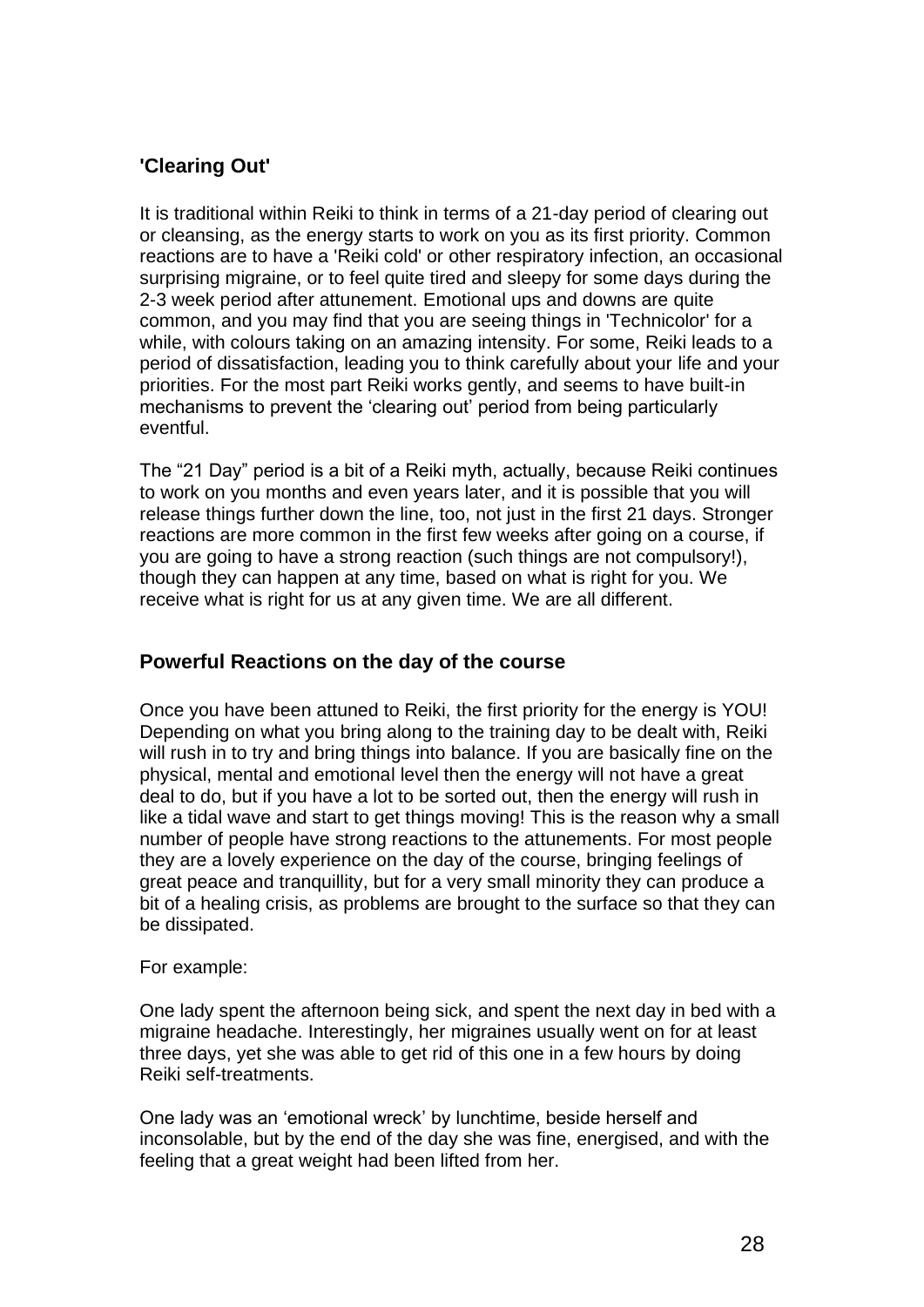One lady had been in a bad motor accident a few years ago, having broken her neck, dislocated her shoulders, stoved in her chest and shattered her pelvis. During the attunements some of the pain of her injuries started to come back to her, preventing her from moving her neck. The experience released itself by the end of the day.

However, these three examples are three cases out of hundreds and hundreds of attunements, so they are highly unlikely to happen to you. They are a really remote possibility. You are much more likely to experience an immediately positive reaction, like the people mentioned below…

### **Resolving Health Problems**

On a number of occasions, people have experienced an immediate resolution of an ongoing health problem. Here are a few examples:

### **Scoliosis**

Tracy was in her mid-20s and her back pain was no longer being controlled by the eight painkillers that she took each day. She was thinking of trying a T.E.N.S. machine which blocks pain impulses through a series of electrodes that you place on the skin in the affected area. Tracy didn't have any Reiki treatments, but the week after being attuned to Reiki First Degree she was able to cut her painkillers down to 2 per day, and that was enough to control the pain. Six months later she was pain free.

### **Back Pain**

Anne came on the Reiki First Degree course having experienced long-term back pain which necessitated her having to take painkillers most days. The pain disappeared on the day of the course, and the following week she only needed to take painkillers a couple of times. This trend has continued for her.

#### **Plantar Fasciitis**

Plantar fasciitis is a painful condition in the foot. Sue had been in daily pain for 10 months before taking her First Degree course. The day after First Degree the pain disappeared and has not returned, much to the astonishment of the Consultant she visited!

It is not uncommon for people to come along to their Reiki Second Degree course a month after going through First Degree, to report a definite improvement in their conditions, and recent examples include depression and I.B.S. (Irritable Bowel Syndrome)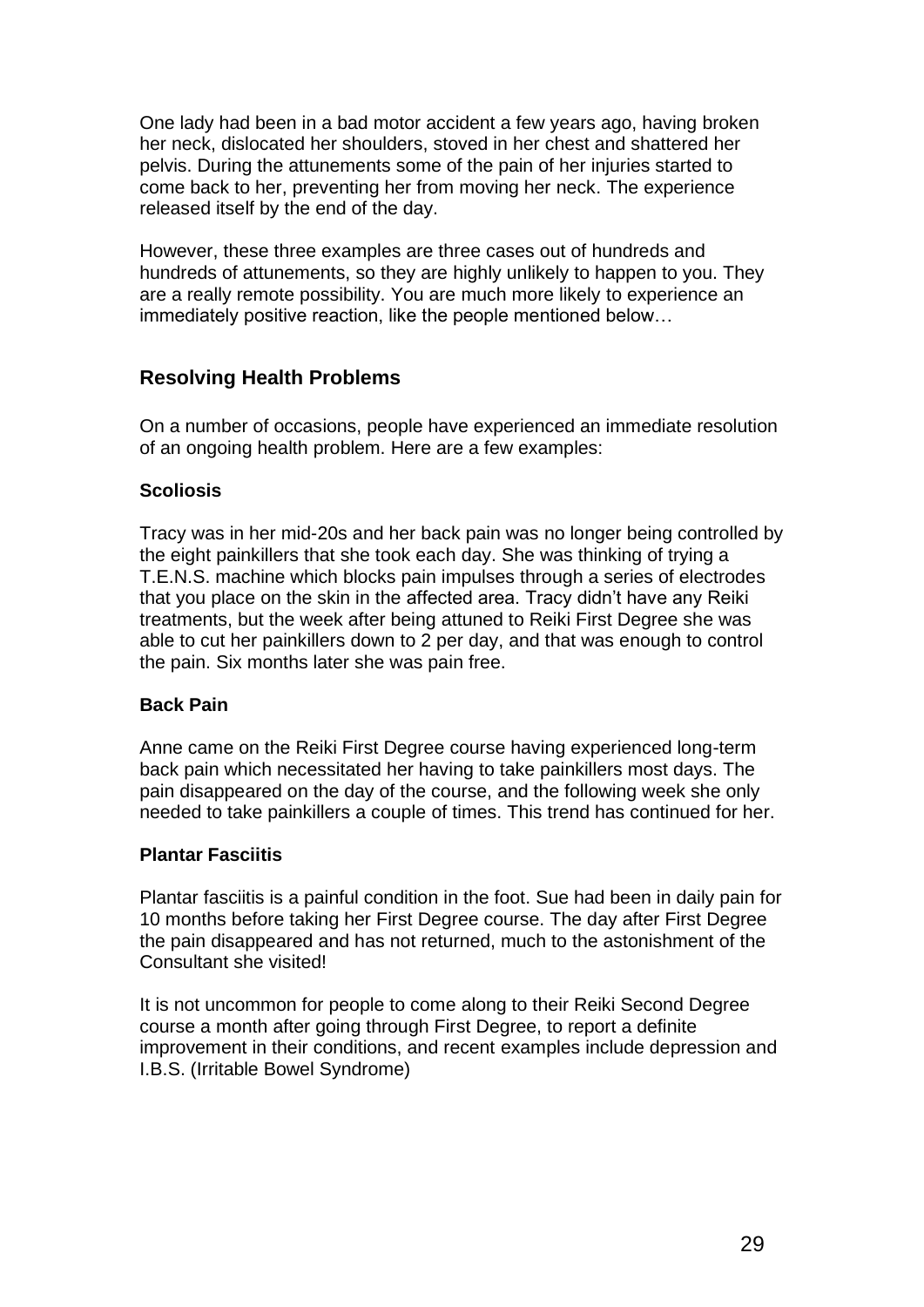### *Longer term effects of Reiki*

In this section you can read a series of quotes given to me by some of my students, where they respond to the question: "What has Reiki done for you?" I hope that these quotes will give you a better idea of what Reiki can do for you, and what you might look forward to:

*"I would say that Reiki is inspirational, the feeling and experiences that I have had are amazing and mysterious. Having the ability to make someone feel better is one of the best feelings in the world and also knowing that I have that energy around to connect onto gives me strength to carry on especially in the last few months. Thanks for this gift ."*

#### *Maria, Essex*

*"Reiki has changed my life around completely, from being a totally bored secretary to owning my own beauty and healing salon! How's that for a transformation in two years?" Jean, Essex*

*"In two sentences: In Reiki I have an instant form of stress relief like no other. It centres me straight away." Espen, Essex*

*"Reiki has turned my attitudes and my life around completely. A few years ago I was very intolerant, impatient, depressive and with a very short fuse. That has nearly all gone now and it has set me on a spiritual search and a*  real feeling that if my life can be turned around so completely, the more *people Reiki can reach the better for all of us. It is a long time now since I was angry, worried, depressed and Reiki has obviously been working on all levels over the last year."*

#### *Joy, Gwynedd*

*"I have found that Reiki has given me a much more positive outlook on life and I seem to be able to deal with problems and stress more effectively." Gill, Suffolk*

*"I find Reiki quite magical, giving me control over my bodies aches & pains*  and helping me progress spiritually. I am always very amazed how effective it *is. Reiki's biggest benefit to me has been its ability to break my reliance on Osteopathy. Now I'm able to get my body back on track before it breaks. Thanks heaps Taggart." Richard, Berkshire*

*"Reiki has had profound effects on my life, I haven't set foot in a doctors surgery since I started and I am more happy and centred than I have ever been ! But in a sentence I would have to say ...... Reiki is the most amazing and beautiful thing I have ever encountered, I love it and am so happy to be sharing it with the world."*

*Jennifer, Surrey*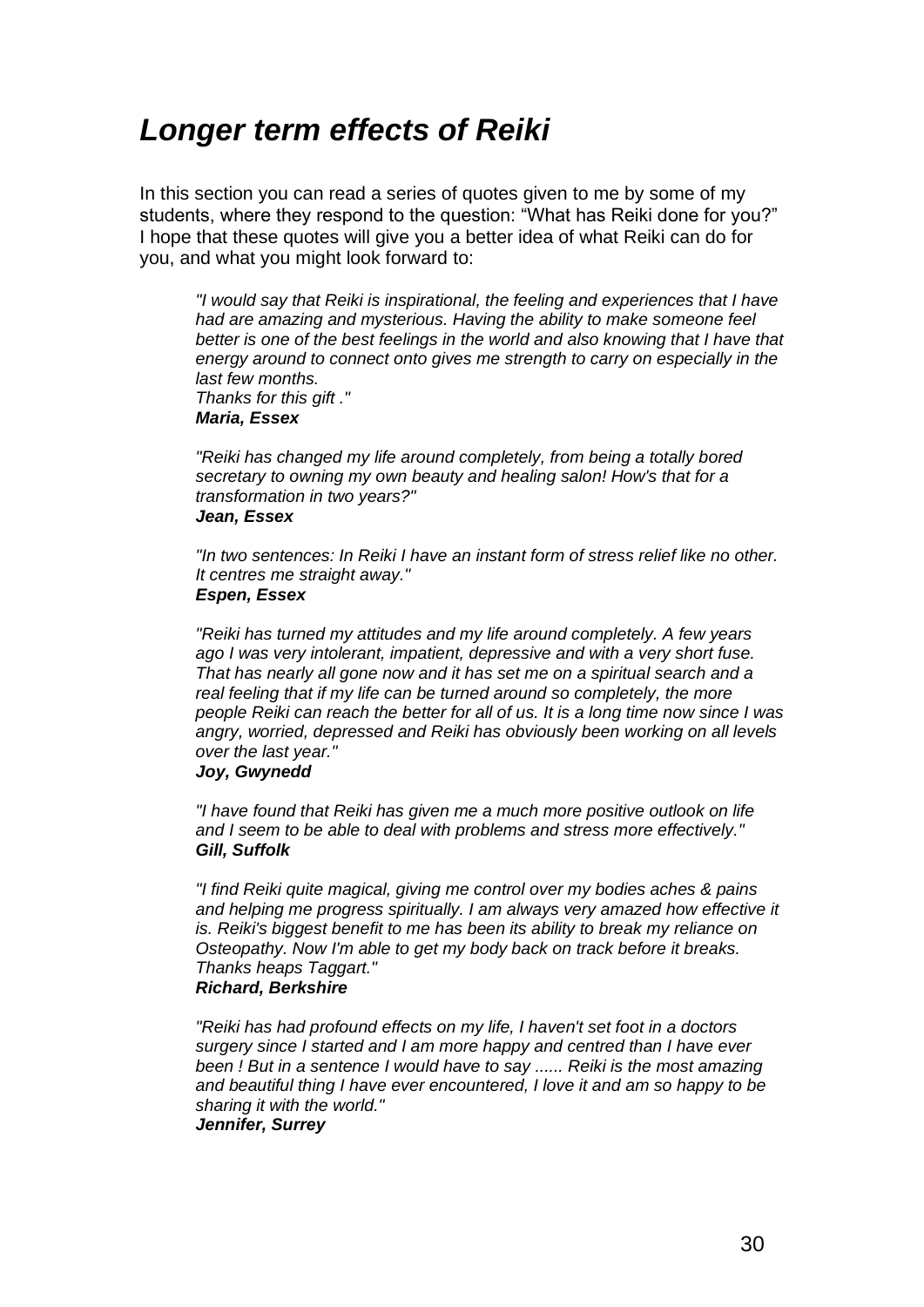*"Reiki has given me inner peace and serenity. It's the ultimate chill-out! My students at the chiropody school where I teach are always amazed at how I manage to help run a busy training clinic without getting stressed - I tell them that it's the Reiki... and that leads me on to explain to them how they can also acquire this beautiful gift. Any of my students who happen to be staying at the same B&B as I do when I am working at the college in Maidenhead also get a full treatment into the bargain!"*

#### *Karen, Hampshire*

*"If I were to sum it up in one sentence I think I would say: Reiki is an amazing adventure with many wonderful surprises along the way... or... Reiki offers hope, peace and a life time of support." Tina, London*

*"The full impact of the changes and benefits did not happen overnight and at times it has been a rocky road, but as I Iook back over the past five years since I did my First Degree Reiki I can't imagine what life would be without Reiki. I have learnt to live and breathe Reiki, to trust in the Universe, to see love & beauty in everyone and everything, to tackle problems with a smile, to turn negativity into positivity & laugh to myself as lessons are learned. The world is a brighter place - even a dull day can feel bright. My senses are more acute, I observe & listen in a more compassionate way and I feel more in turn with nature. Reiki has brought a feeling of peace & calm and acceptance that life is unfolding as it should. What is the biggest benefit that Reiki has given me? Reiki has given me a purpose in life and the energy & enthusiasm to fulfll my dreams. I bless each day - it is a joy to be alive and if I can help to pass this on to others what more can I ask for?" Jeannie, West Sussex*

*"For many years I have been searching for answers to issues that have kept cropping up in my life, the unusual things that seemed to happen to me (and at that time, I felt didn't seem to happen to anyone else!). When I began my Reiki 1 course - I didn't have to look any further. Doors started opening up in all directions, I felt confident I could cope with what I would find (before this, I was terrified). So for me, on a personal level - its given me back my trust and faith in myself (also my guides and spirit friends). There is so much more I could write here, but the final thing for me, it gave me the tools to help me to help my husband heal." Sue, Wales*

*"For me Reiki is coming home." Ellen, Middlesex*

*"Reiki for me has changed me by: Making me a calmer person, fewer things seem to worry me now. Things and colours seem brighter and clearer. I feel an uncontrollable love towards people. I am more patient with my two teenage daughters. I don't hoard so much junk in my house and I am a tidier person. I seem to live each day as it comes - Just for today..." Bev, Suffolk*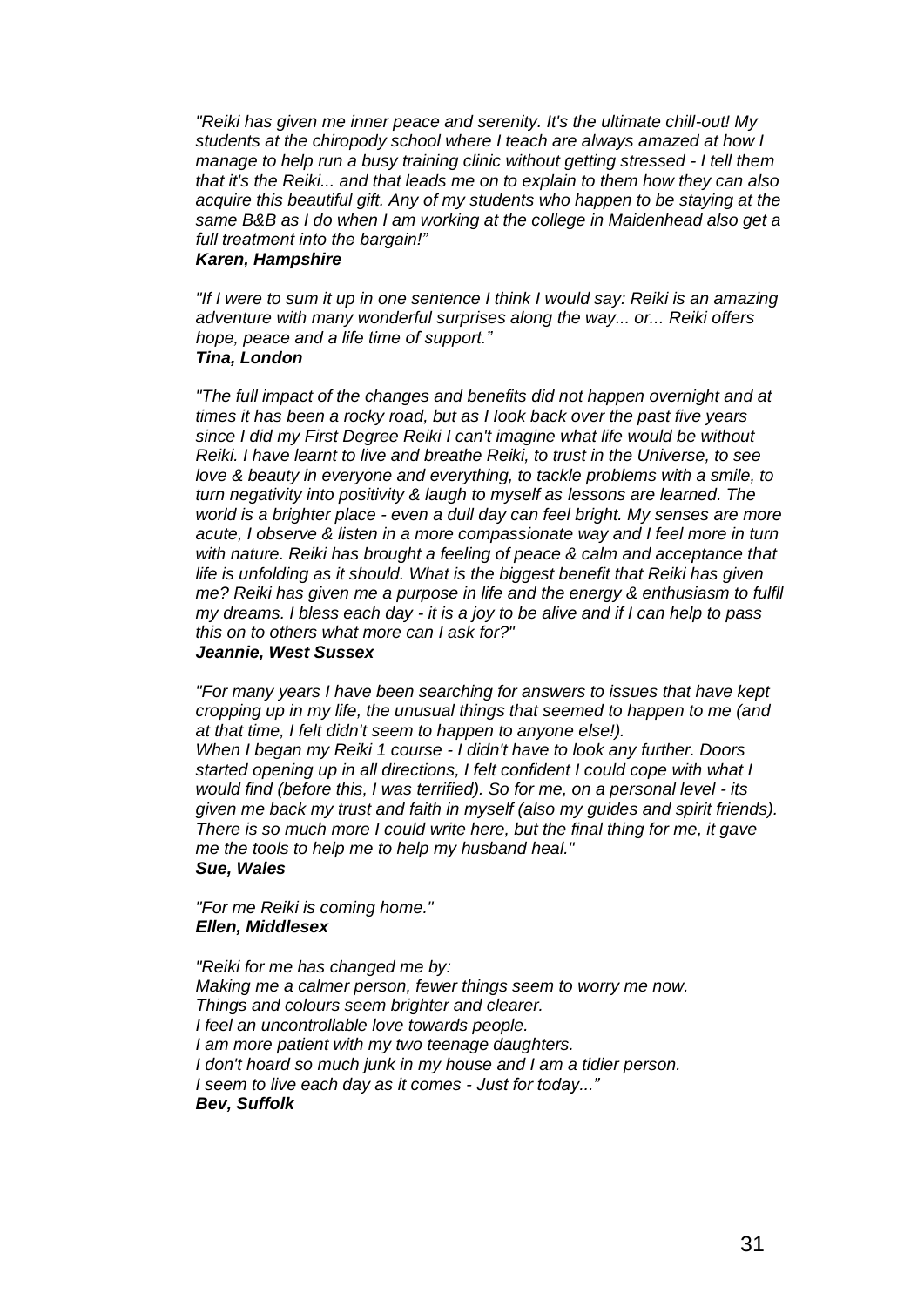### *Believing that Reiki actually works*

In this section you can read some feedback given to me by some of my students, where they talk about the moment when they realised that Reiki did actually work! Reiki does seem rather a strange thing to do to begin with, and people naturally doubt whether they can 'do this thing'. Although on the day of a live course some quite weird and exciting things can happen, when you get home again those little doubts start to creep in and we start to think 'I know Reiki works for everyone... but maybe it just won't work for me'.

Alternatively, maybe we start to compare our experiences with the experiences of other people on our live course, for example, and perhaps the other students experienced stronger sensations than we did. Such comparisons are disempowering: each person grows and develops at their own rate.

It is perfectly natural to doubt and compare in the early stages, of course. But when we start to work with the energy regularly some surprising things can happen, and this is what happened to some of my students:

*"The first time I thought there was definitely some sort of Reiki energy out there that people could channel was on the Reiki one course, whilst the lady treating me had her hands on the back of my head I felt such strong sensations coming from her hands I new it wasn't my imagination. The first time I felt that Reiki could actually do something as far as healing or spiritual growth was concerned was probably just before Reiki 2 when I woke up one morning and thought, Wow I had a really good night's sleep and felt all nice and cosy then I thought hang on a minute when did I last have a bad night's sleep, that is when I realised I had been sleeping so much better than before I did Reiki. I couldn't quite believe my luck and had no idea that Reiki would help me with my sleeping problems. Since then there has been so many occasions where Reiki has amazed me." Tina, London*

*"The first time I realised there was something to Reiki was during my First Degree course when I was doing my first full treatment. I felt extra heat and a sensation in my hand when I got to the person's lower left leg. Afterwards I asked if she had a problem in that area. Her immediate reaction was no and then she suddenly remembered she had knocked her leg a week ago and had a small bruise there. Well, it was as if I had won the lottery - I was so excited! Even after doing Reiki for four years the amazement and excitement hasn't diminished when my hands start vibrating over a particular area in need of healing. My only problem is having to control my inner excitement in front of clients!!"*

#### *Jeannie, West Sussex*

*"I realised Reiki worked on the same day of the Reiki 1 course. Taggart had*  told us to get as much practice as possible, so that evening I was giving *Suzanne a Reiki treatment. I wasn't really expecting very much to happen so I was very shocked & surprised when it did. Soon after I got to the heart position, my hands became extremely hot, & Suzanne's body began to shake*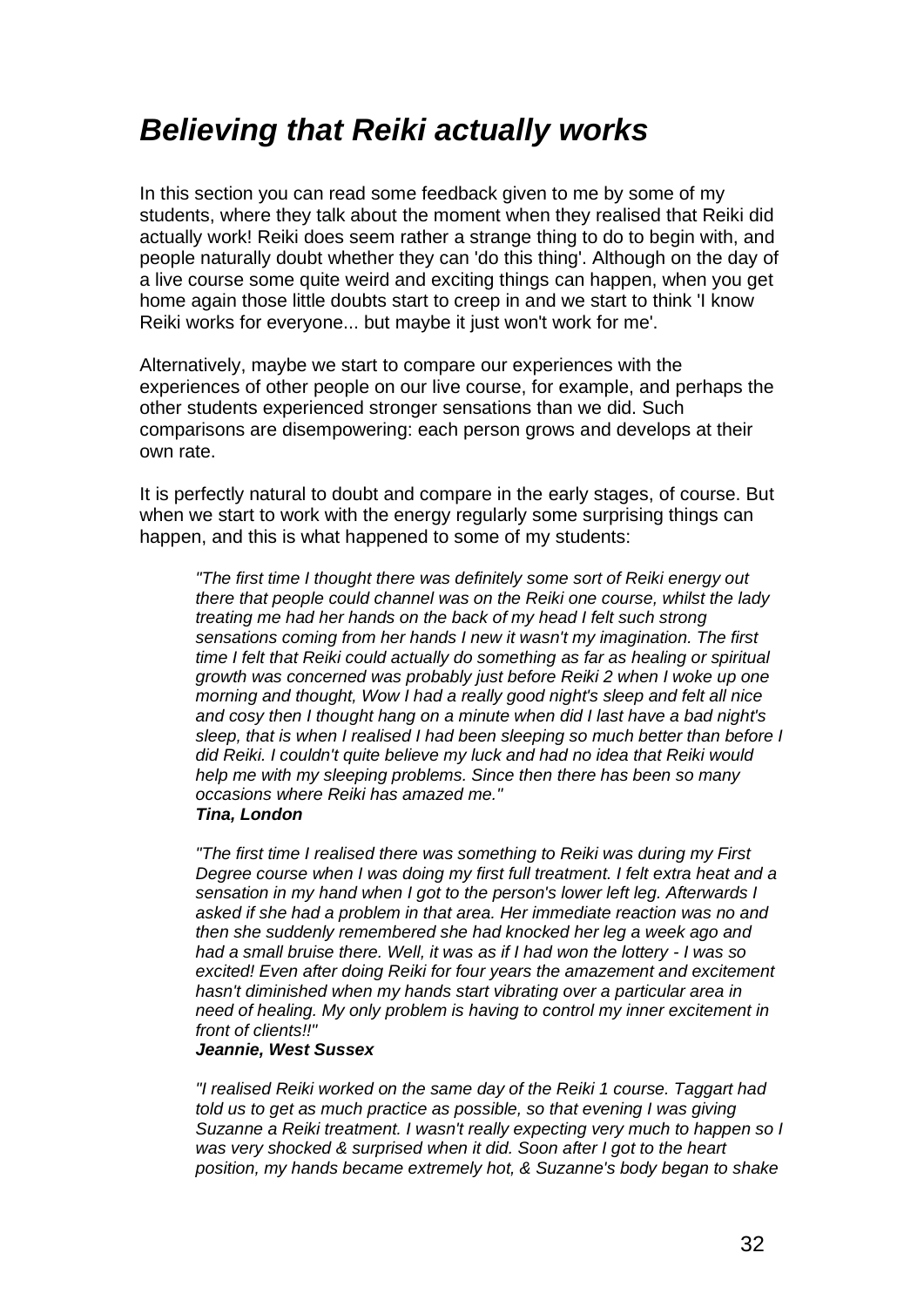*all over. She says that she remembers her chest feeling so heavy that she could hardly breathe. I felt terribly sad & as though I was going to cry. I asked her if she thought she was going to cry & she said she wasn't but a few seconds later she did. I've never known anyone to cry like that! It was quite distressing, but I knew it was helping her so I just carried on until it stopped & then moved on to the next position. I did all of the hand positions I had learnt, including her knees & ankles & at each position the same thing happened: extreme heat in my hands, followed by her body shaking all over, hysterical crying, & then a pause as the heat subsided. So that proved it for me!" Michelle, Spain*

*"I was working with a Reiki master in nursing and heard her speak of Reiki often; she always seemed so excited and worked differently during these times. I left that hospital and heard from her one evening at my new place of work. I had expressed an interest in Reiki, no more, to her. She told me a place for become available for a Reiki one residential weekend and asked if I would be interested. Funnily enough, I had the weekend off and no plans, synchronicity! So off I went with no real great expectations, though some*  excitement. Through the course of the weekend, I was opened up like a *flower, I just couldn't believe the energy I was feeling and how unaware I'd been until that time. I used Reiki on myself and co-workers were amazed at my new found contentedness and open heart.*

*One night we had an admission to the ICU, transferred in from another hospital, a young man in his early thirties, he was dying. He looked well and fit and there was nothing we could do despite all our use of technology and drugs. When I went into the relatives' room with our doctor (Margaret) there was a large gathering of family, his wife, siblings, and children under the age of 10. I was very aware of the shock, anger, disbelief, and grief in the room. I sat on the floor while Margaret explained what was actually happening, the family's pain was audible at this stage and there were tears and cries. My hands just opened and I felt a calm, soothing energy crossing and filling the room. I felt their pain abate and I really felt connected to the family on a deep spiritual level. I already felt changes within myself and knew I would remain very connected to Reiki but that moment opened me up to the limitless love, unconditional love of the Divine. I later felt this with many of my patients and their families and continue to feel that connection of love through Reiki.*

*I* was truly blessed through that weekend *I* was introduced to Reiki and am full *of gratitude for my continued open heart through the use of Reiki in my own life on a daily basis. I will be ever grateful for that unexpected gift of Reiki. I*  later did my Reiki 2 with my nursing colleague; I then took Reiki 2 with *Taggart and did my Mastership with Taggart. I am especially grateful to have had this opportunity as I love Taggart's gentle style of teaching and the original methods have been beautiful to have found. I have used various healing methods in my own life but Reiki has always been my foremost practice daily and the one I really want to practice and share as fully as I can." Jean, Australia*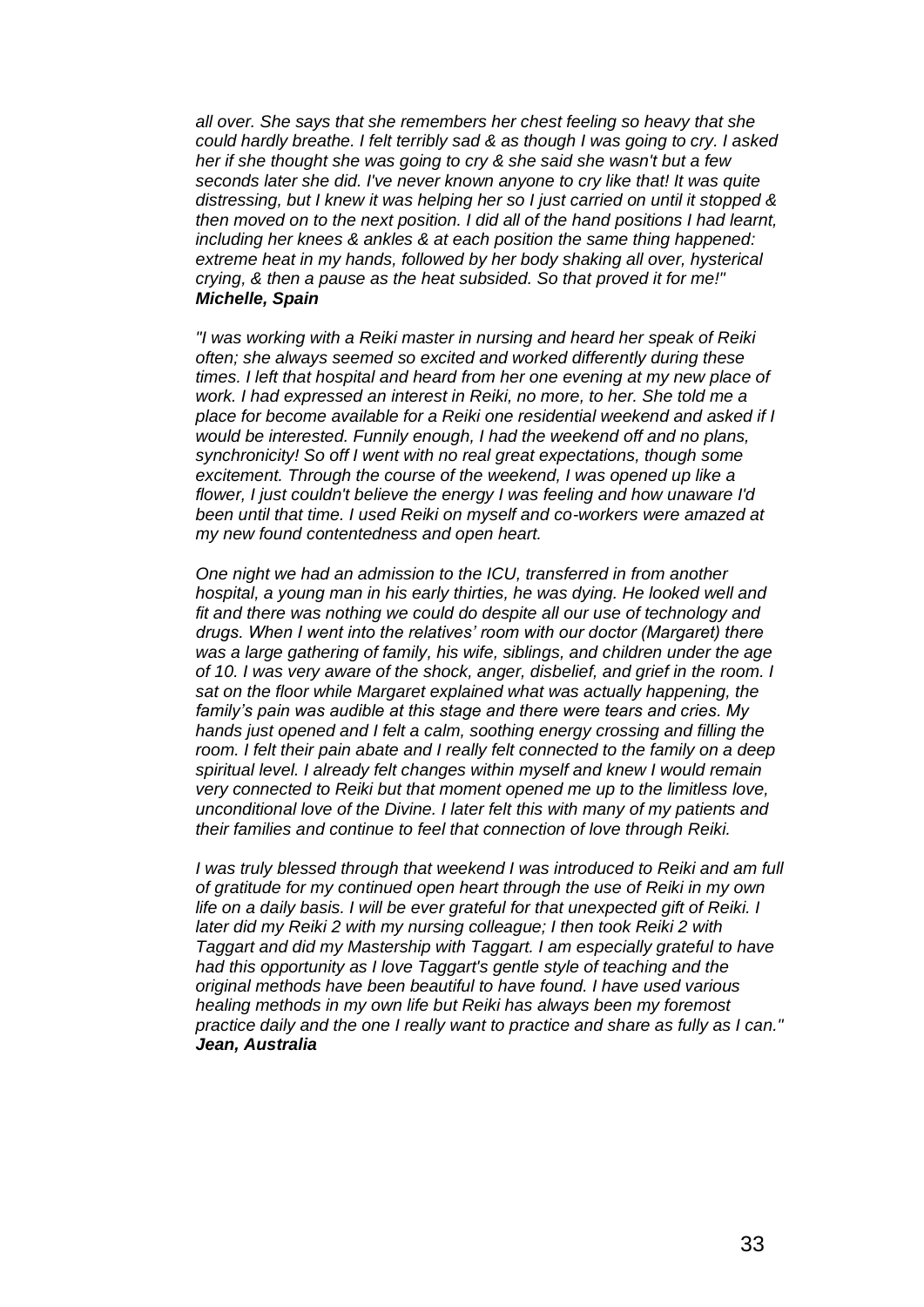# FOLLOWING THE SYSTEM

### *What did Mikao Usui teach?*

Since the 1990s Reiki has been going through some changes in many quarters. Until then everyone had assumed that the Reiki that Mikao Usui taught was the same as the Reiki that Mrs Takata had been teaching, in fact her teachings are usually referred to as "traditional" Usui Reiki. It was thought that Reiki had died out in Japan, and that the only Reiki that had survived was the system that Mrs Takata had been teaching. But the 1990s ushered in a new stage in Reiki's development, when information started to filter through from Japan, in dribs and drabs, from different sources. Some information made sense, some seemed confusing, a lot of the information contradicted what people had believed about Reiki, and some of the information was inconsistent or contradictory.

Over time, though, we have built up more of a consistent picture of what Usui Sensei's system was all about, what he taught and how he taught it, though you can find books that contain the earlier – now contradicted – view of what Usui's system was all about. The main confusion arose when the Usui Reiki Ryoho Gakkai (Usui Memorial Society) was discovered. Everyone thought that this society had been founded by Usui himself and that it had continued Usui Sensei's system in its original form, but now we know that the society was set up after his death by the Imperial Officers, who had been taught a system that was not representative of the system that Usui had been teaching to the majority of his students, and we know that the Imperial Officers changed and altered what they had been taught early on in the 'Gakkai's history. 'Gakkai Reiki proved to be very different from Usui Reiki.

We discovered that Usui's system was not called "Reiki". In fact the system had no real name. Usui seems to have referred to his system as a 'Method to Achieve Personal Perfection', and some of his students seem to have called the system 'Usui Teate' (teate means 'hand application' or 'hand healing') or 'Usui Do' (way of Usui). The word Reiki appeared in the Reiki precepts, but the word 'Reiki' seems there to mean 'a system that has been arrived at through a moment of enlightenment', or 'a gift of satori'. The name 'Reiki' as a description of system came later, and may have been used first when the naval officers set up the Usui Reiki Ryoho Gakkai.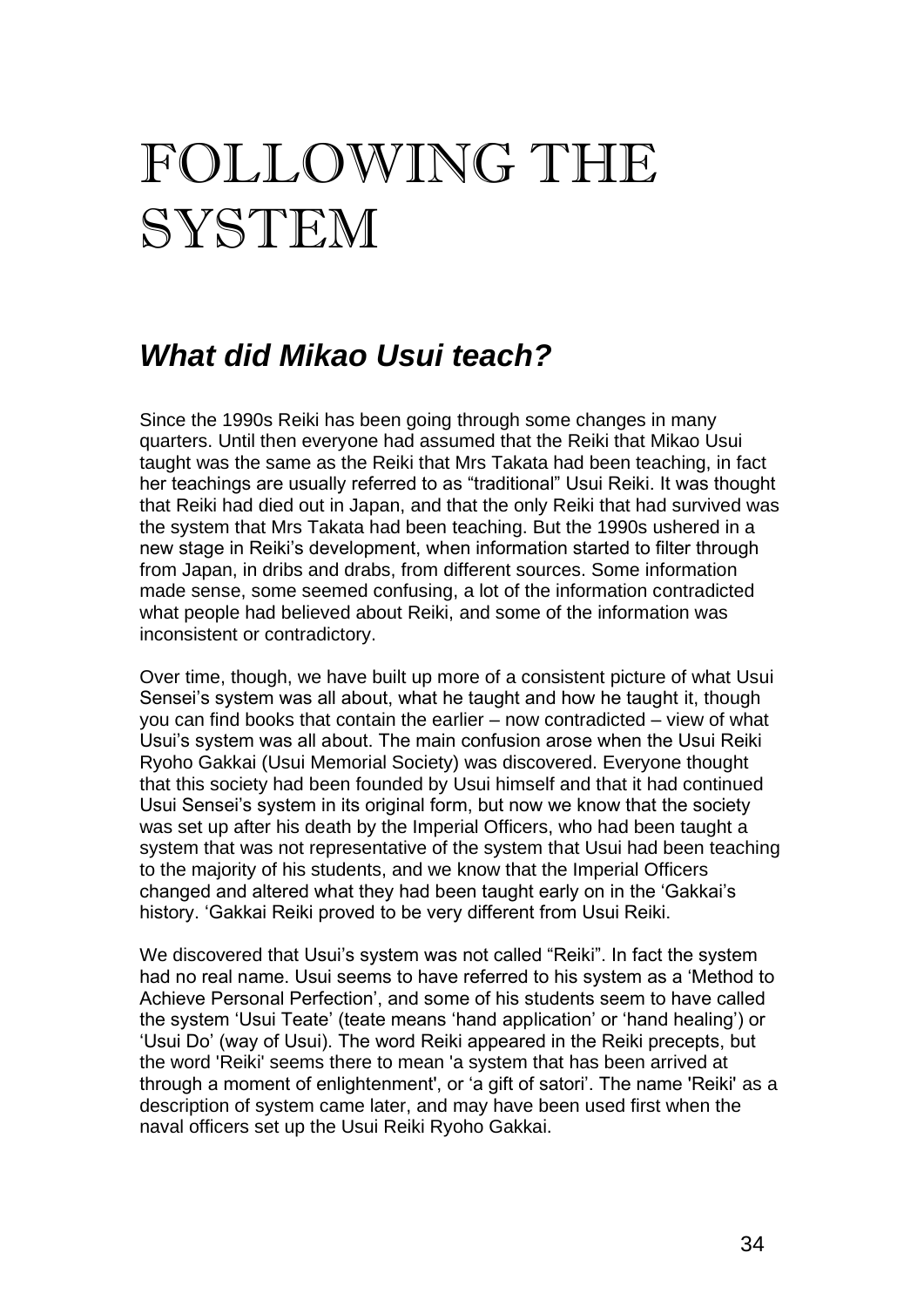We also discovered that the purpose of Usui's method was to achieve satori, to find one's spiritual path, to heal oneself. Usui's system was not really about treating others. Treating others was not emphasised; it was not focused upon; it was a side issue. This came as rather a shock to a Reiki world that saw Reiki as a hands-on treatment method first and foremost.

### *The Original System*

The information that we have about the system that Mikao Usui taught has come mainly from a group of surviving students who are in contact with one or two people in the West. They were twelve in number when they were first discovered, though I understand that now – in 2005 – there are only a handful of them left. These are people who knew Usui, trained with him, and passed on his teachings to others in a quiet and limited fashion. Their information has helped to 'make sense' of the sometimes confusing and contradictory information from other sources in Japan, and they paint a picture of a simple spiritual system that is very different from the treatment-based Reiki that we see routinely in the West.

So the original Japanese form of Reiki is very different from the way that it has ended up being practised in the West. The thing that strikes me most about original Usui Reiki is the fact that it is so simple, so elegant, powerful and uncluttered. The system is not bogged down in endless mechanical techniques and complex rituals that now clutter up a lot of Western-style Reiki, with endless rules and regulations and restrictions.

The prime focus of Mikao Usui's Reiki was the personal benefits that would come through committing oneself to working with the system, in terms of selfhealing and spiritual development. Reiki was a path to enlightenment. Healing others was a minor aspect of the system, not emphasised, not focused upon; it was simply something that you could do if you followed Usui's system.

Original Usui Reiki involved committing yourself to carrying out daily energy exercises, self-healings, and receiving spiritual empowerments on a regular basis. You would have received training in an open ended fashion, rather like the way that martial arts is taught in the West today: you kept turning up and slowly developing your skills, and when it was thought that you had progressed sufficiently, you were allowed to move on to the next level.

The system was rooted in Tendai Buddhism and Shintoism, with Tendai Buddhism providing spiritual teachings and Shintoism contributing methods of controlling and working with the energies. The system was based on living and practising the Reiki precepts. The vast majority of Usui's students started out as his clients – he was well known as a healer, though what he taught was not really a treatment method. He would routinely give people empowerments so that they could treat themselves in between appointments, and if they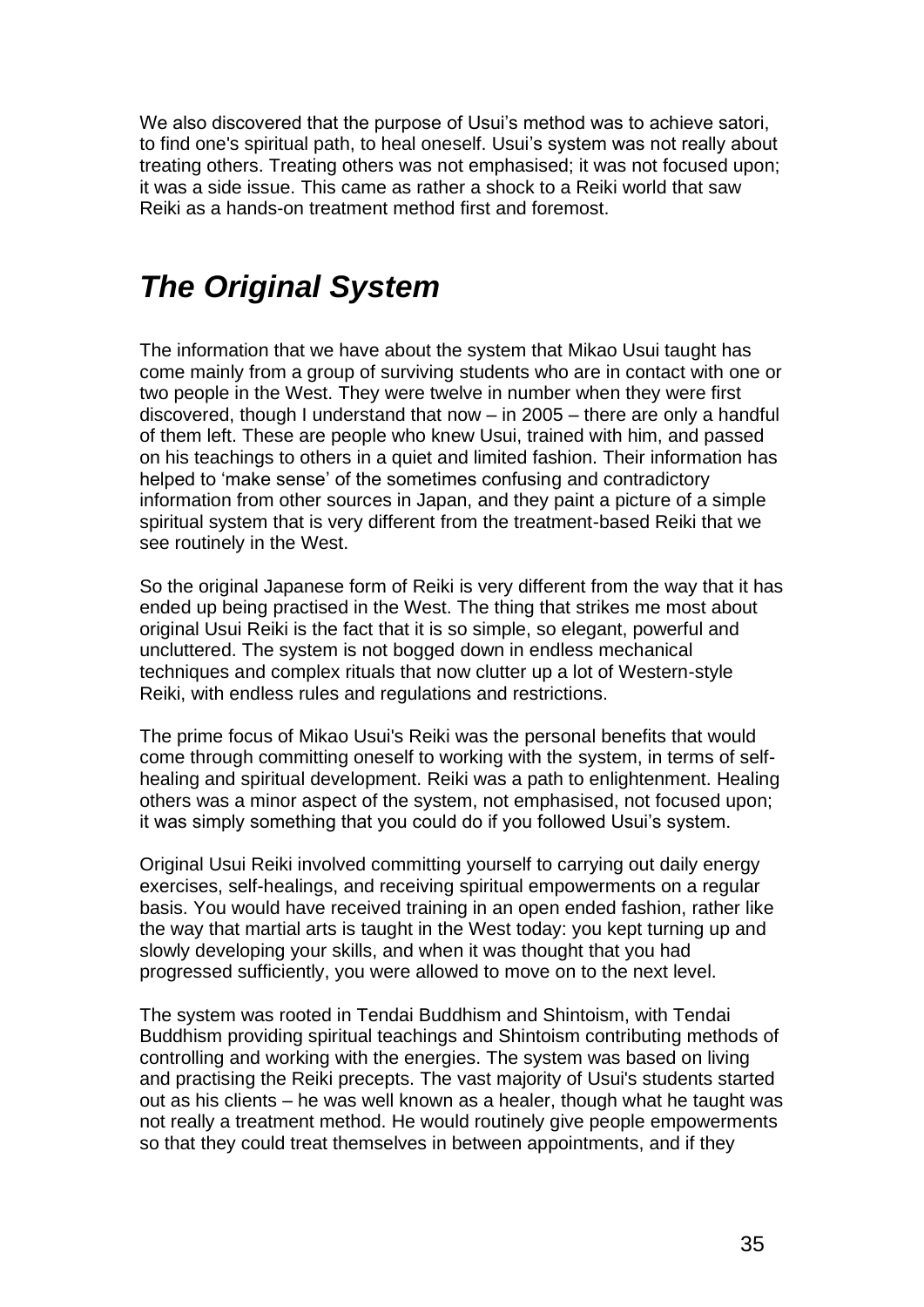wanted to take things further then they could start formal training with him, to learn how to heal themselves.

## *First Degree (Shoden)*



Mikao Usui's First Degree training ("Shoden", which means 'first teachings') was very simple, and it seems that Usui taught hundreds of people at this level. Shoden was all about opening to the energy through receiving many Reiju empowerments (simple connection rituals), it was about cleansing and self-healing.

The student would practice different forms of self-healing, including self-healing meditations, they would chant and live the Reiki affirmations, and they would practice a couple of energy exercises. The exercises taught at firstdegree level were Kenyoku and Joshin Kokkyu Ho, which

are taught in the Usui Reiki Ryoho Gakkai as part of a longer sequence of exercises, called 'Hatsurei ho', which you will find described in this manual.

Students would study some specially selected 'Waka' poems, chosen by Usui because they contained various sacred sounds (kotodama), and they would be introduced to the concept of mindfulness. They would focus on developing their awareness of their Tanden (see later), and that would, for some, lead to second-degree level.

Students would not treat others at first-degree.

### *How can we follow the teachings?*

We know that the system that Mikao Usui taught to the majority of his students was a spiritual development and self-healing practice, based on these five areas:

- 1. Focusing on and living Mikao Usui's precepts
- 2. Practising mindfulness
- 3. Receiving Reiju empowerments regularly
- 4. Carrying out energy exercises
- 5. Practising self-healing

These areas can form the basis of our Reiki practice too. Now obviously we are not going to learn and practise Reiki in exactly the same way as was done in 1920s Japan. This is simply not possible since we live in the 21st Century in the West. We do not have the same history or cultural and spiritual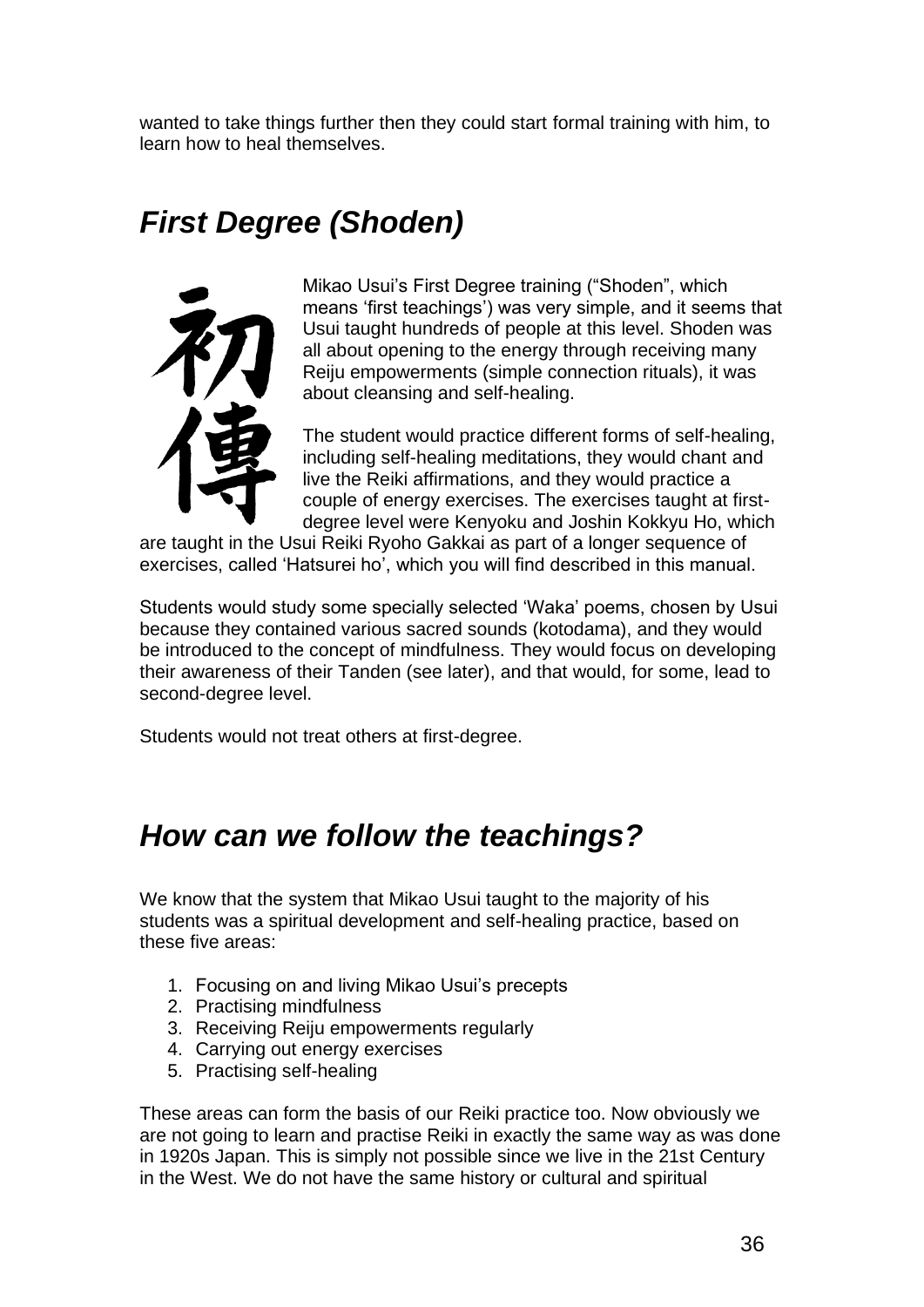background as Usui Sensei's students, and we do not know the precise details of everything that Mikao Usui taught.

But what we can do is to make part of our routine the basic practices of Usui Sensei's system, which was designed by him to be accessible to people from different backgrounds. Below I have touched on the five areas, and in subsequent chapters I will go into more details about how we can follow Usui Sensei's simple system in the modern world.

### **Reiju empowerments**

Mikao Usui's students received empowerments from him again and again throughout their training at all levels. The training was more like martial arts style training, with ongoing and sometimes sporadic contact between student and teacher – rather than the day-courses or two-day-courses that are usual in the West (and usual in Japan now, for that matter).

But we can echo the practice of giving and receiving empowerments over an extended period as follows:

| <b>Live Reiki Courses</b>                                                                      | <b>Reiki Home Study Courses</b>                                                                                                     |
|------------------------------------------------------------------------------------------------|-------------------------------------------------------------------------------------------------------------------------------------|
| By receiving several Reiju<br>empowerments from your teacher on<br>the day of your live course | By receiving distant empowerments<br>sent to you specifically by your<br>teacher, during the course of your<br>home study programme |
| Subsequently, by receiving distant<br>empowerments on a weekly basis                           | Subsequently, by receiving distant<br>empowerments on a weekly basis                                                                |

It is simply not practical, given the distances that many people travel to attend live Reiki courses, or given the distance between many home study course students and their teacher, for the teacher and student to get together every week so that the student can receive a 'live' Reiju empowerment from the teacher.

But, since there is no difference between a 'live' Reiju empowerment and one received at a distance, we can effectively echo this original practice of empowering on a regular basis, so long as the student is prepared to commit a few minutes each week tuning into the distant empowerments which Taggart sends out, and which can be 'tuned into' any time on a Monday.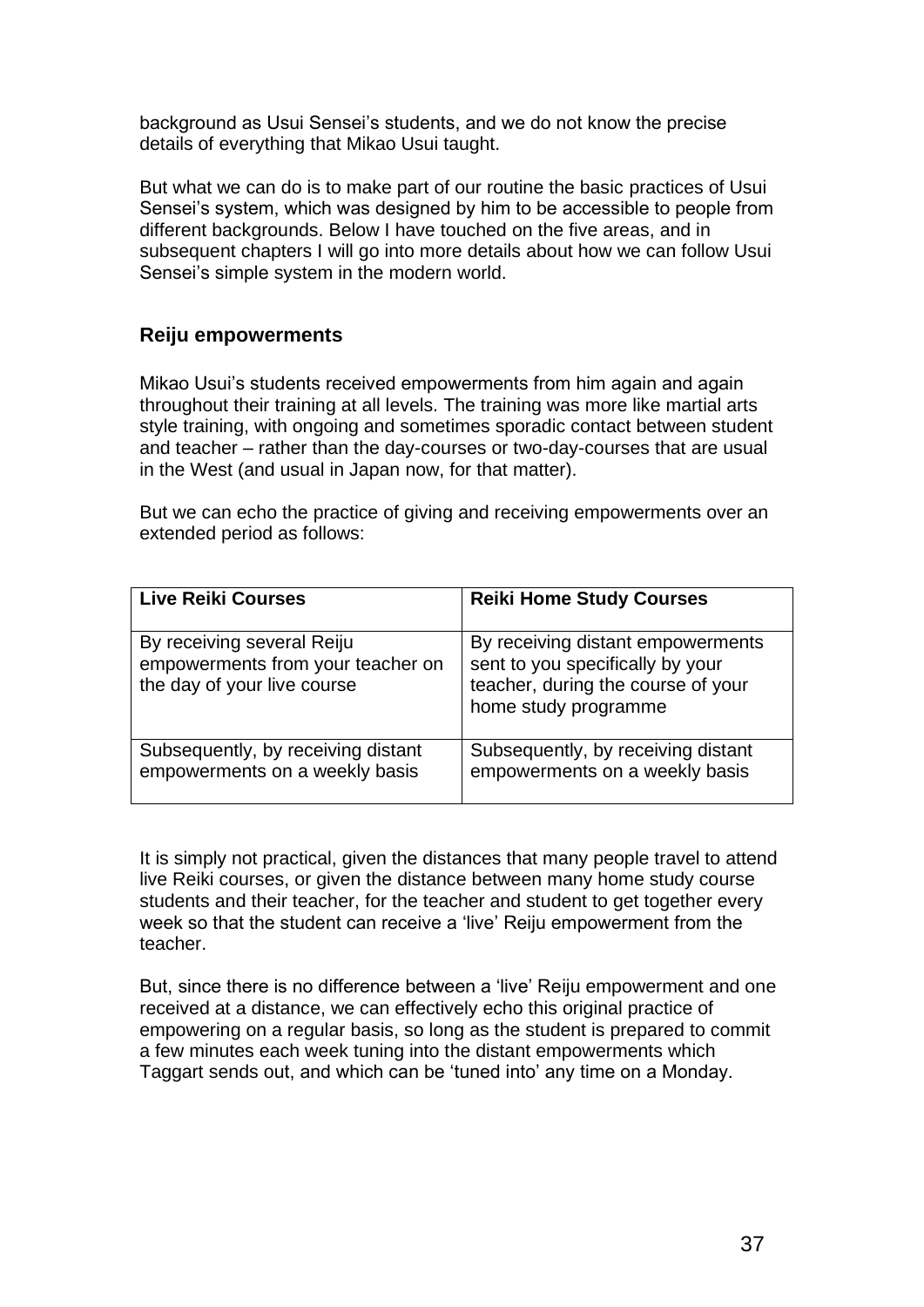### **Mikao Usui's Precepts and Mindfulness**

The foundation of Usui Sensei's system was to follow a simple set of rules to live by. These 'precepts' are Buddhist or Shugendo in origin, have a very long history, and it was said that by following the precepts the student would obtain more spiritual development than was possible by carrying out any of the energy work. So the precepts – and the idea of mindfulness which is strongly linked to or suggested by the precepts – are a very important part of Mikao Usui's spiritual system and should not be glossed over.

They are the very foundation of his system. You start with the precepts.

### **Daily energy exercises**

Later on in this manual you will read about the simple energy exercises that Mikao Usui taught his students at First Degree level, and the slightly more elaborate sequence that this developed into in the Usui Memorial Society in Japan. You will find detailed instructions and images, and you will also have received an audio CD containing a guided meditation that you can use to help you get to grips with this exercise – called "Hatsurei ho" – which ideally should be carried out every day.

### **Self-healing practices**

At First Degree Usui Sensei taught his students to practise self-healing in a variety of ways. Later on in this manual you can read about the various approaches that he taught, and the way that self-treatments are generally carried out in the West. We recommend a meditative approach to self-healing, something that should ideally be carried out daily, and you will find a guided meditation on your audio CD to help you with this.

### **Treating others**

In a world where Reiki is presented to the world as a sort of complementary therapy, something that you do to other people, we need to continually remind ourselves that the treatment of other people was not what Usui's system was all about. Treating others was not focused upon or emphasised and, at First Degree level, Usui's students would probably have just worked on themselves. They might have treated others at Second Degree level.

But there is no reason why you should not treat others at First Degree level, and we positively encourage you to do so to help build your confidence and to give you practice in channelling energy. Reiki is presented to the world as a treatment technique and this course gives you what you need to treat others confidently and successfully.